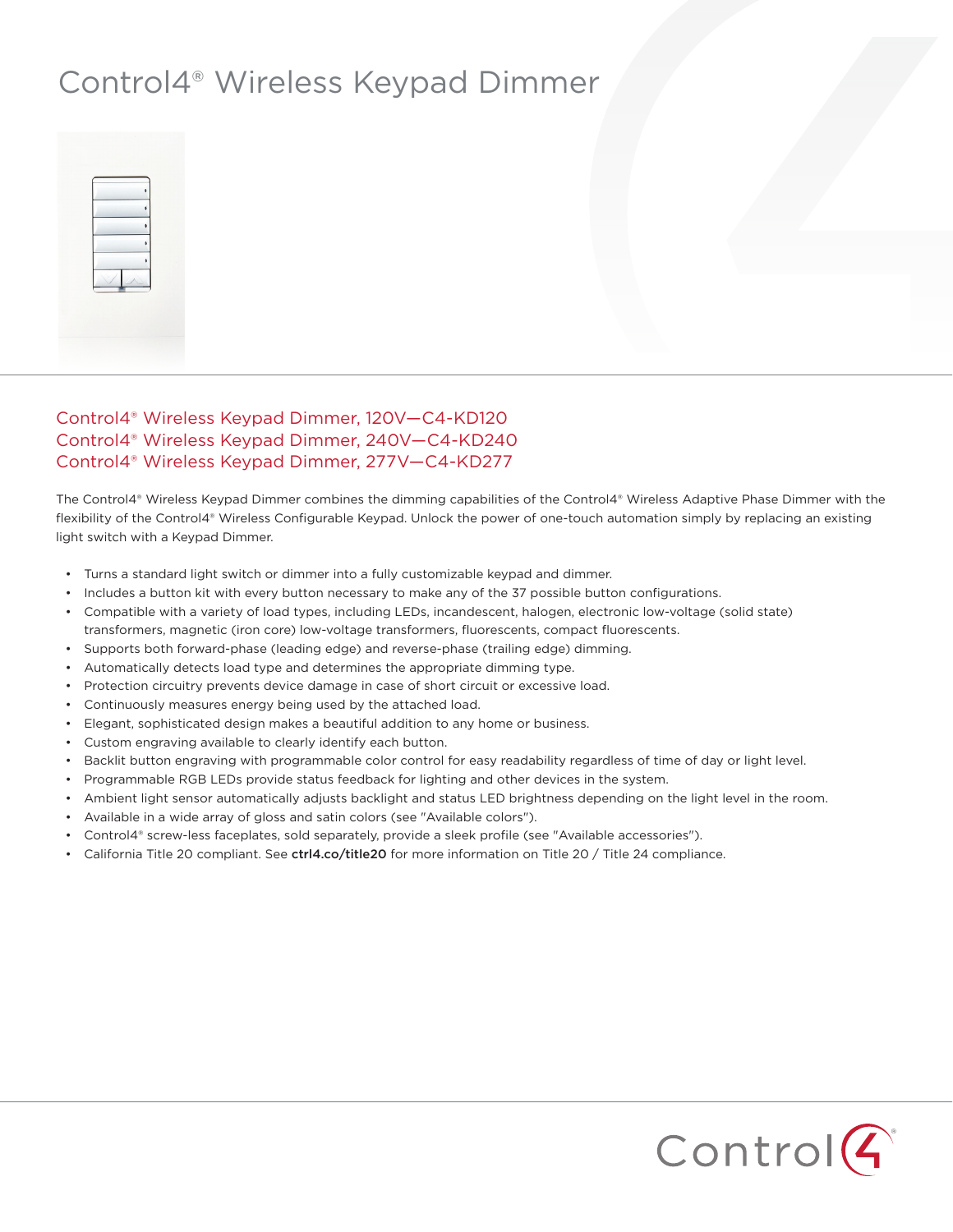## Control4® Wireless Keypad Dimmer

| Model numbers                            | C4-KD120, C4-KD240, C4-KD277                                                                                                                                                                                                        |        |         |  |
|------------------------------------------|-------------------------------------------------------------------------------------------------------------------------------------------------------------------------------------------------------------------------------------|--------|---------|--|
| Power requirements                       | C4-KD120: 120VAC +/-10%, 50/60 Hz<br>C4-KD240: 220VAC +/-10%, 50/60 Hz<br>C4-KD277: 277VAC +/-10%, 50/60 Hz<br>This device can function with or without a neutral AC connection<br>depending on load type.                          |        |         |  |
| Power consumption                        | C4-KD120: 786mW<br>C4-KD240: 2.02W<br>C4-KD277: 2.51W                                                                                                                                                                               |        |         |  |
| Load types and ratings                   |                                                                                                                                                                                                                                     |        |         |  |
| Supported load types                     | Incandescent, halogen, electronic (solid state) low-voltage (ELV)<br>transformers, magnetic (iron core, inductive) low-voltage (MLV)<br>transformers <sup>1</sup> , phase-dimmable fluorescents, compact fluorescents,<br>and LEDs. |        |         |  |
| C4-KD120 maximum load                    |                                                                                                                                                                                                                                     |        |         |  |
|                                          | 1 Gang                                                                                                                                                                                                                              | 2 Gang | 3+ Gang |  |
| Incandescent (tungsten)                  | 600W                                                                                                                                                                                                                                | 550W   | 500W    |  |
| Halogen <sup>1</sup>                     | 600W                                                                                                                                                                                                                                | 550W   | 500W    |  |
| Fluorescent <sup>2</sup>                 | 300W                                                                                                                                                                                                                                | 300W   | 300W    |  |
| Compact fluorescent (CFL) <sup>2</sup>   | 300W                                                                                                                                                                                                                                | 300W   | 300W    |  |
| LED <sup>1,2</sup>                       | 120W                                                                                                                                                                                                                                | 120W   | 120W    |  |
| C4-KD240 reverse phase maximum load      |                                                                                                                                                                                                                                     |        |         |  |
|                                          | 1 Gang                                                                                                                                                                                                                              | 2 Gang | 3+ Gang |  |
| Incandescent (tungsten)                  | 800W                                                                                                                                                                                                                                | 700W   | 600W    |  |
| Halogen <sup>1</sup>                     | 800W                                                                                                                                                                                                                                | 700W   | 600W    |  |
| Fluorescent <sup>2</sup>                 | 500W                                                                                                                                                                                                                                | 500W   | 500W    |  |
| Compact fluorescent (CFL) <sup>2</sup>   | 500W                                                                                                                                                                                                                                | 500W   | 500W    |  |
| LED <sup>1,2</sup>                       | 160W                                                                                                                                                                                                                                | 160W   | 160W    |  |
| C4-KD240 forward phase maximum load      |                                                                                                                                                                                                                                     |        |         |  |
|                                          | 1 Gang                                                                                                                                                                                                                              | 2 Gang | 3+ Gang |  |
| Incandescent (tungsten)                  | 400W                                                                                                                                                                                                                                | 400W   | 400W    |  |
| Halogen <sup>1</sup>                     | 400W                                                                                                                                                                                                                                | 400W   | 400W    |  |
| Fluorescent <sup>2</sup>                 | 400W                                                                                                                                                                                                                                | 400W   | 400W    |  |
| Compact fluorescent (CFL) <sup>2</sup>   | 400W                                                                                                                                                                                                                                | 400W   | 400W    |  |
| LED <sup>1,2</sup>                       | 160W                                                                                                                                                                                                                                | 160W   | 160W    |  |
| C4-KD277 maximum load                    |                                                                                                                                                                                                                                     |        |         |  |
|                                          | 1 Gang                                                                                                                                                                                                                              | 2 Gang | 3+ Gang |  |
| Incandescent (tungsten)                  | 1000W                                                                                                                                                                                                                               | 900W   | 800W    |  |
| Halogen <sup>1</sup>                     | 1000W                                                                                                                                                                                                                               | 900W   | 800W    |  |
| Fluorescent <sup>2</sup>                 | 500W                                                                                                                                                                                                                                | 500W   | 500W    |  |
| Compact fluorescent (CFL) <sup>2</sup>   | 500W                                                                                                                                                                                                                                | 500W   | 500W    |  |
| LED <sup>1,2</sup>                       | 200W                                                                                                                                                                                                                                | 200W   | 200W    |  |
| Minimum load (with neutral), all models  |                                                                                                                                                                                                                                     |        |         |  |
| All load types <sup>2</sup>              | 1W                                                                                                                                                                                                                                  |        |         |  |
| Minimum load (without neutral)           |                                                                                                                                                                                                                                     |        |         |  |
| Incandescent (tungsten)                  | 7W                                                                                                                                                                                                                                  |        |         |  |
| Halogen <sup>1,2</sup>                   | 7W                                                                                                                                                                                                                                  |        |         |  |
| Fluorescent <sup>1,2</sup>               | N/A                                                                                                                                                                                                                                 |        |         |  |
| Compact fluorescent (CFL) <sup>1,2</sup> | N/A                                                                                                                                                                                                                                 |        |         |  |
| LED <sup>1,2</sup>                       | N/A                                                                                                                                                                                                                                 |        |         |  |

NOTES: <sup>1</sup> When dimming magnetic (MLV) loads, each transformer must be loaded to at least 50% of its maximum load <sup>2</sup>The minimum and maximum load requirements for fluorescent, CFL, and LED loads can vary greatly depending on the<br>specific fixture and/or bulb being used. The quality and performance of these load types vary greatly from